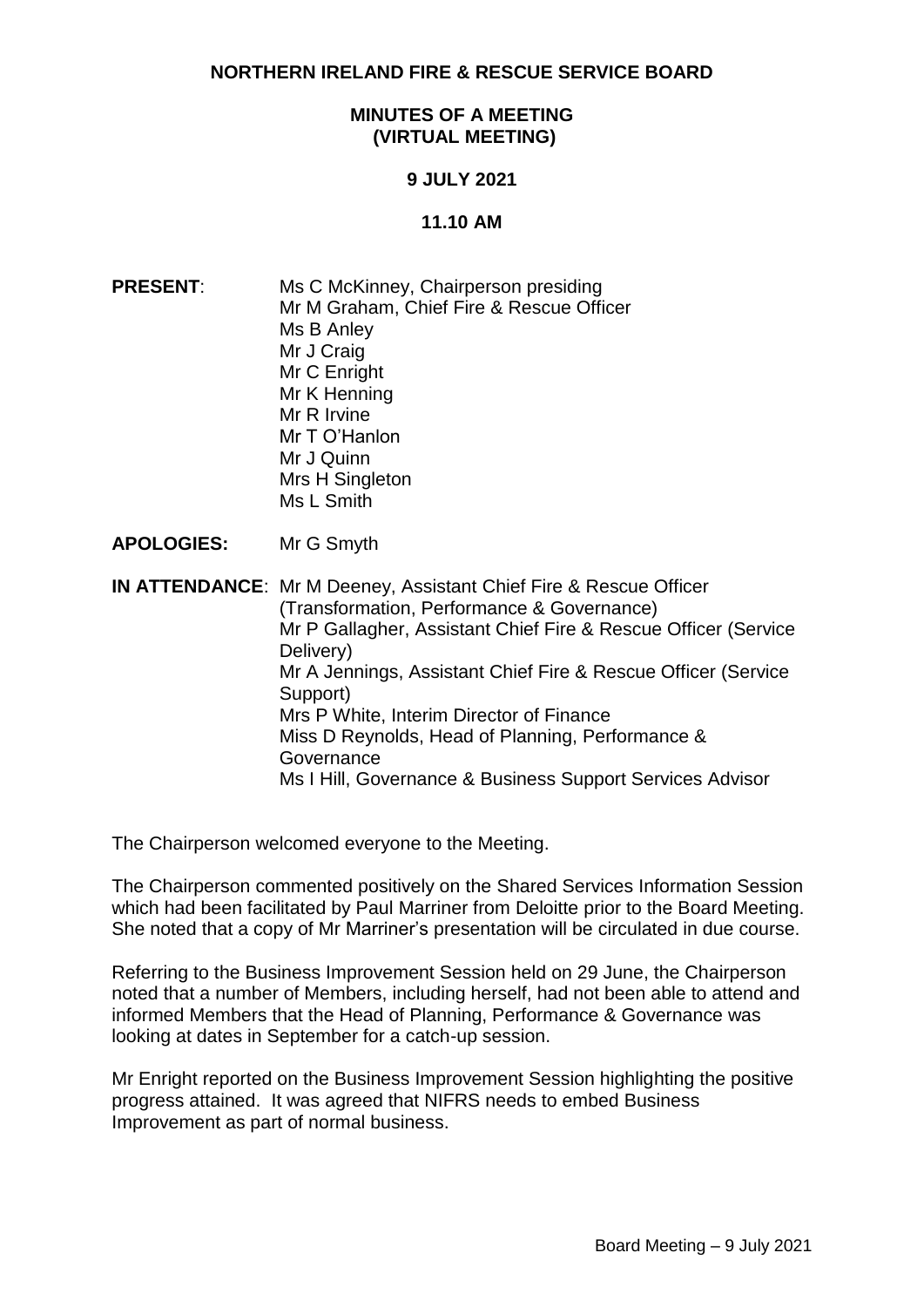#### **Item 1: Apologies**

Apologies from Members were noted.

## **Item 2: Conflicts of Interest**

The Chairperson enquired as to whether any Members of the Board wished to declare any potential conflicts of interest with any of the business items on the Agenda. Members confirmed there were no apparent conflicts of interest.

Mr Enright declared a potential conflict of interest with respect to Agenda Item 4 – Strategic Outline Case for Continuation Lease between NIFRS and Newry, Mourne & Down District Council for Office Accommodation. The Chairperson noted same and stated that if she considered it appropriate she would request Mr Enright to leave the Meeting for this item of business.

#### **Item 3: Minutes of Board Meeting – 25 May 2021**

The Minutes of the Board Meeting held on 25 May 2021, having been printed and circulated, were taken as read and signed as a true record, subject to minor amendments, on the motion of Mr Irvine, seconded by Ms Anley.

Arising out of the Minutes:

## **Public Sector Pensions Update**

The Chairperson referred to the discussion around the McCloud remedy and the suggestion of the establishment of a small Working Group with the Interim Director of Finance, to work through the issues and provide Member oversight. She reported on her discussion with the Chief Fire & Rescue Officer explaining that that it had been agreed to nominate one Member to the Working Group given the number of workstreams requiring Board input and also acknowledging the benefit of nominating someone with a working knowledge of pensions.

The Chairperson proposed that Mr Quinn, given his wealth of knowledge of the Pension Schemes, represent the Board on the Working Group. Ms Anley seconded the proposal. **Action to follow** CFRO Graham to engage with Mr Quinn to set up an initial meeting.

# **Financial Oversight Review**

The Chairperson sought an update on progress with respect to the development of an Action Plan to address the Review's recommendations and the monitoring and scrutiny of same to the Board.

The Chief Fire & Rescue Officer updated Members on the current position. He explained that as the Finance Report is presented to the Board, updates on progress against the Action Plan are brought to the full Board.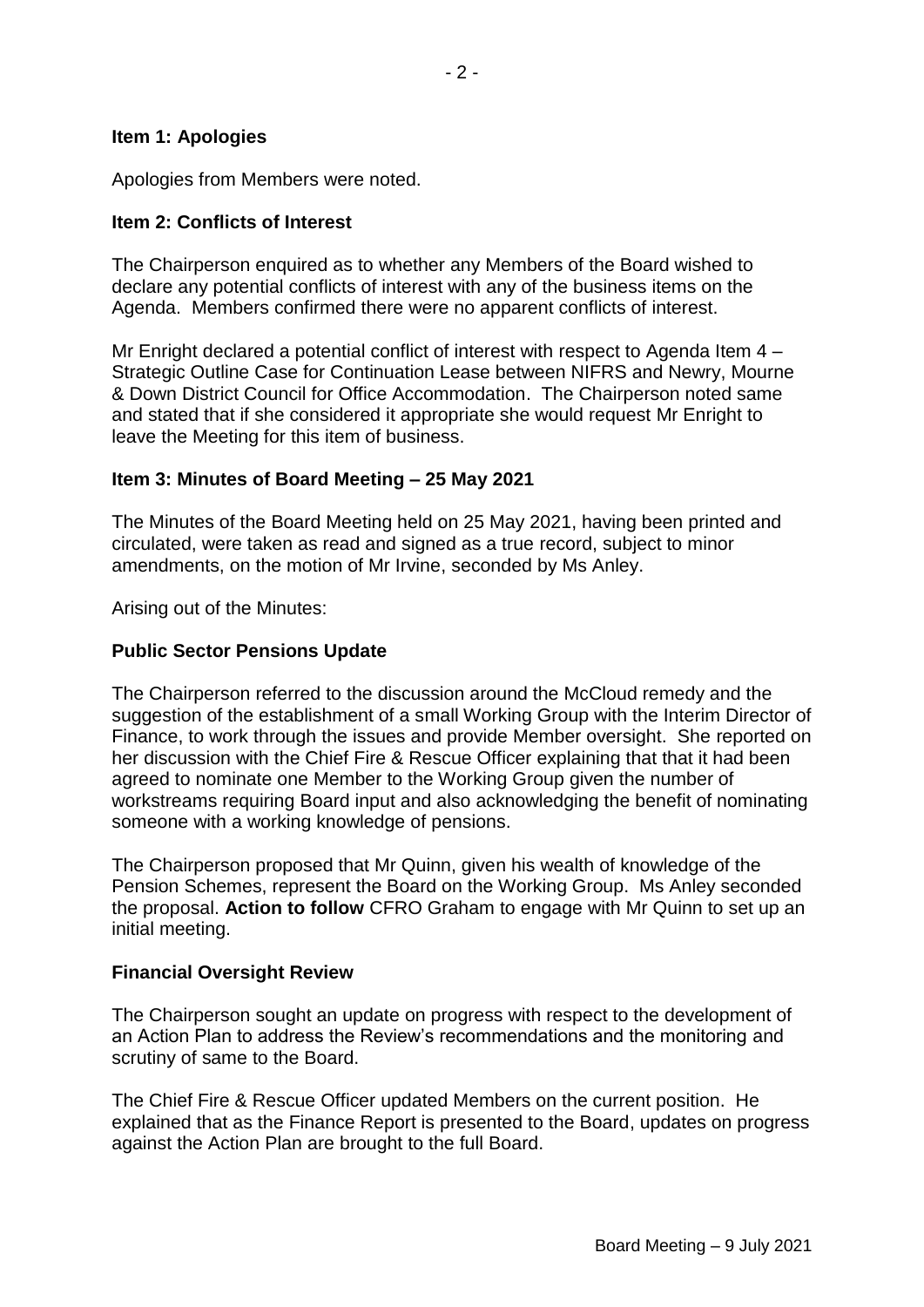# **Motor Insurance Business Case Update**

The Chairperson referred to the Board's request that a letter be forwarded to the appropriate Department noting the Board's comments/issues raised regarding the DoH's position with respect to motor vehicle insurance for passengers.

The Chief Fire & Rescue Officer explained that, whilst the letter had been drafted, there had been a delay due to the need to identify the appropriate person/ Department and added that he also wished to have initial contact before issuing the letter. He stated he would provide a full update at the next Meeting.

The Chairperson highlighted that the Board had raised a number of concerns regarding this matter and requested that the letter once written should be circulated to Members and update on the response to come to the September meeting.

#### **Finance Report**

Referring to concerns raised regarding the rising level of Agency staff within NIFRS and the cost of same, the Chairperson stressed the importance of Members receiving a detailed update on this matter across Directorates along with the associated costs. She reiterated that this had been an ongoing matter which members had raised for a number of years.

The Chief Fire & Rescue Officer noted the current position and stated that a detailed report would be presented to the next Meeting of the People & Culture Committee.

The Chairperson noted this suggestion however she stated that it was appropriate that the full Board was updated on the numbers of Agency staff and the full Board approved costs across each Directorate for its next meeting in September.

#### **Update on Independent Review into Issues around the Investigation Processes and Timescales**

The Chairperson sought an update on the review of key governance policies.

Assistant Chief Fire & Rescue Officer Deeney outlined delays with obtaining Representative Body approvals which resulted in delays against the previous implementation date of 30 June 2021. Members noted that a deadline of 26 July 2021 has been set and implementation will progress immediately thereafter. The Chairperson advised that it would be important to have an update on this at the next Board meeting.

Ms Anley referred to Health & Safety matters and enquired how the Board will be updated with regard to same.

The Chief Fire & Rescue Officer advised that he was considering the approach to how this would be effected.

He provided a verbal update the proposed Health & Safety Case Study approach and suggested that this could be taken forward at the November Meeting.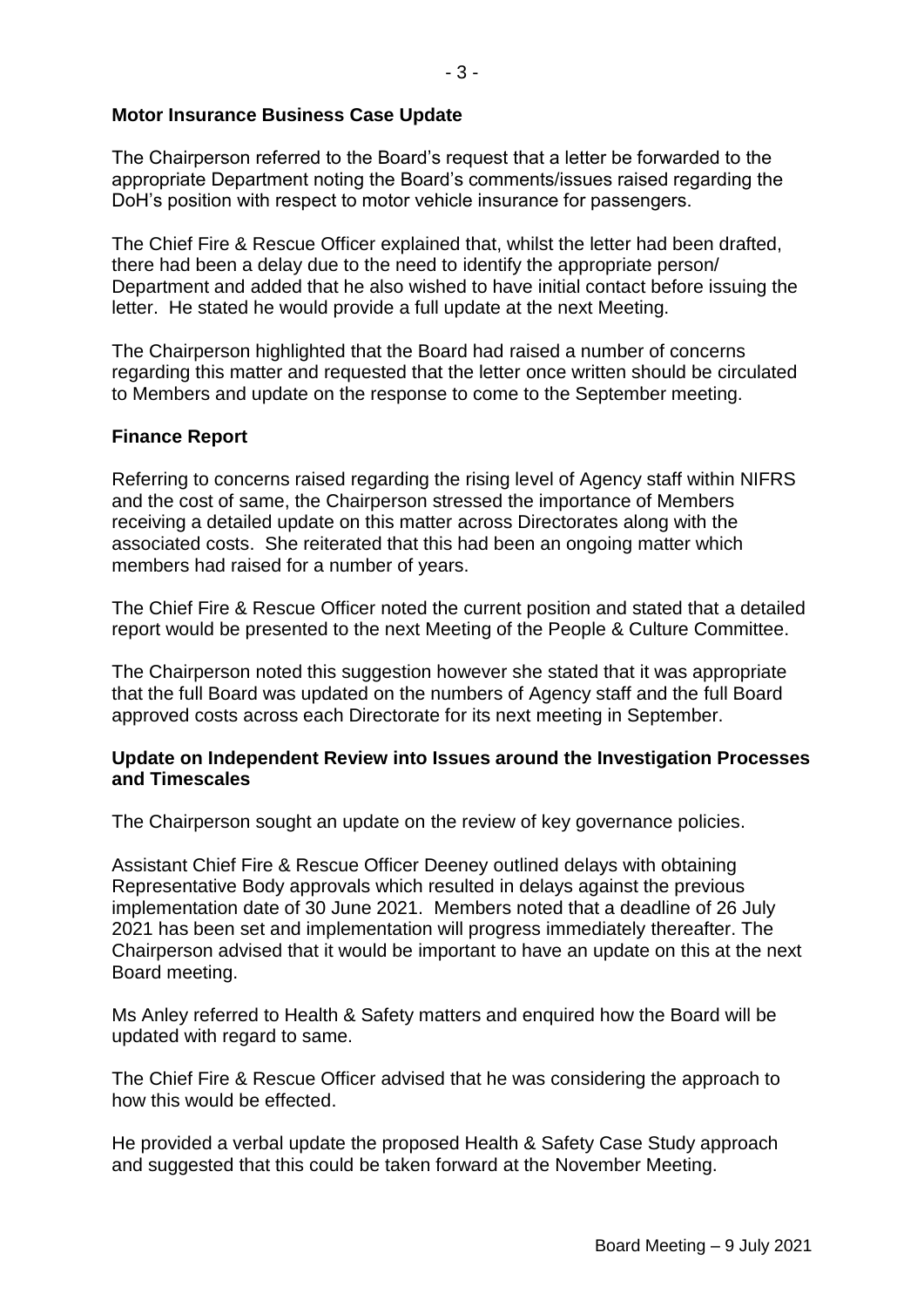During discussion, Members suggested that a Health & Safety update should be added a separate Agenda item going forward. The Chairperson requested that the Chief Fire & Rescue Officer and the Head of Planning, Performance & Governance should liaise with Mr Irvine the Health and Safety champion and consider the way forward.

Ms Anley suggested the introduction of a separate 'Matters Arising Table' which might assist the Chairperson in reviewing the Minutes. The Chairperson noted this suggestion

# **Pensions Board**

At its Meeting on 23 March 2021, the Board agreed in principle the structure for the Firefighters' Pension Board; including the appointment of an external independent Chair of the Firefighters' Pension Board subject to further detail being presented to the Board.

Members noted a Briefing Paper providing further information to the Board with regard to the recruitment of Independent Chair to the Pensions Board.

The Interim Director of Finance provided an update on previous discussions around the Chairperson of the Pension Board. It was confirmed that the Pension Board Chairperson should be an Independent Chairperson appointed via a separate recruitment process. She gave an overview of the information presented covering roles and responsibilities noting that these reflect those in HSC and other Public Bodies and align to the DoH Pensions Board Chairperson. With regard to reporting lines, she outlined CPANI's recommendation, ie, that the role report to the Chief Fire & Rescue Officer as Accounting Officer and Board Member. She informed Members that CPANI had confirmed that this was not a public appointment. She noted the potential recruitment processes.

The Chairperson referred to the points she had raised previously regarding the recruitment process and reiterated her preference for an Independent Assessor to be part of the Panel. She sought clarification as to who appraises the Pension Board Chair. The Interim Director of Finance explained that this would be the Chief Fire & Rescue Officer in line with CPANI's recommendation.

During discussion, the Interim Director of Finance answered Members' questions/ provided clarification relating to aspects of the information presented and noted Members' commented with respect to the Person Specification and also a potential conflict of interest with regard to the reporting lines. Members also commented on the relationship between the Pension Board and the NIFRS Board and the need for a reporting flow into the Board in its oversight role. The Interim Director of Finance clarified the position in relation to the reporting lines for the Pension Board Chair and explained that in relation to information flows to the NIFRS Board, quarterly reporting was a consideration.

The Chairperson stated that she was content with this approach as long as there is a reporting flow into the Board. Members agreed.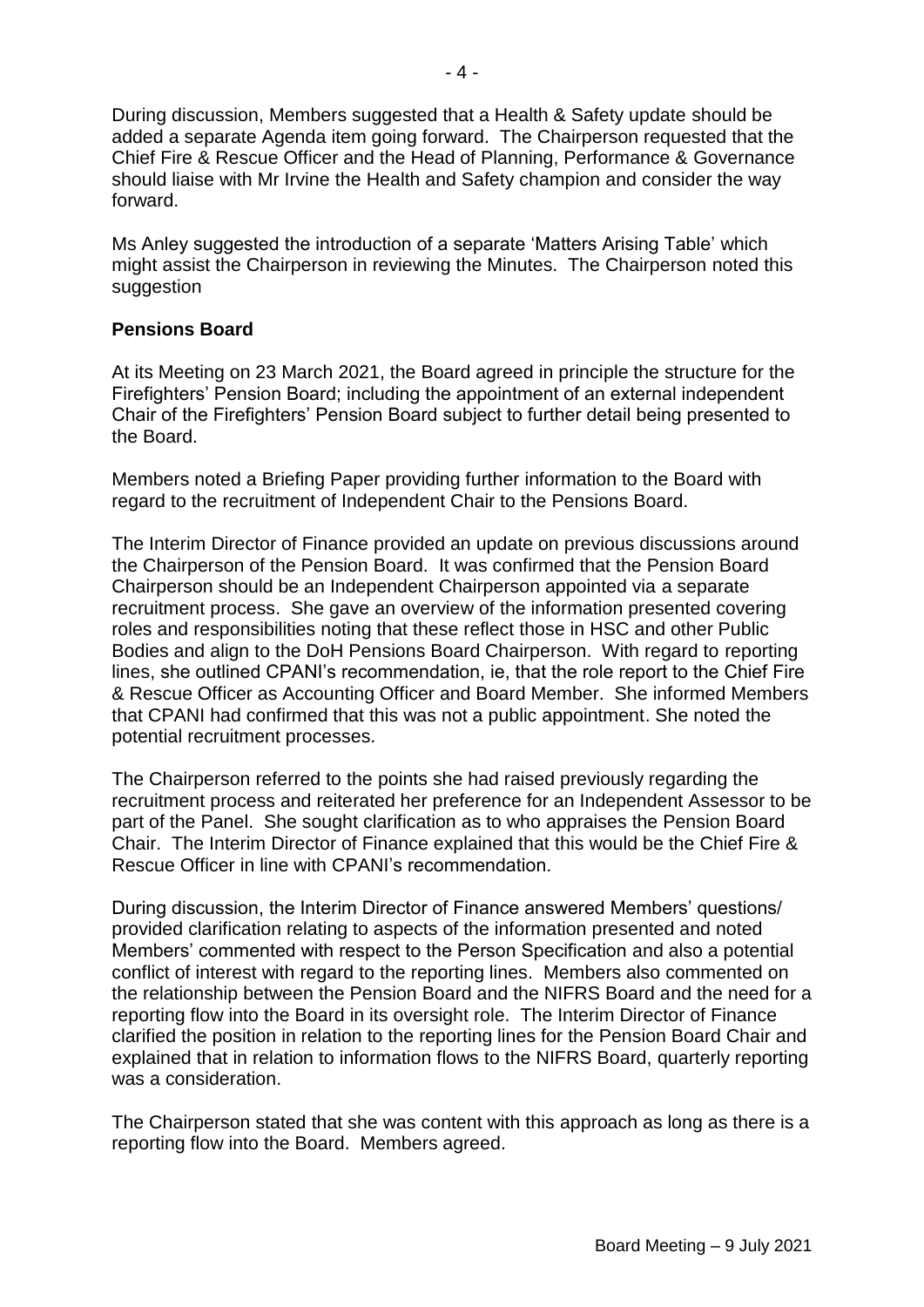Referring to the issue of performance management, the Interim Director of Finance stated that the Pension Board Chair is not a public appointment. She suggested that consideration be given to applying NIFRS' Performance Management approach to the role and added that this approach could be reviewed in the future. The Chairperson enquired if Members were content with this suggestion. **Members agreed that NIFRS Performance Management be applied to the role.**

## **The Board, on the motion of Ms Smith, seconded by Mr O'Hanlon, unanimously agreed to approve the role and responsibilities of the Pension Board Chair; the Person Specification and the reporting lines as contained in the Briefing Paper.**

With respect to the Appointment Panel, the Chairperson proposed that, given their work on a separate pension matter, Mr Enright and Mrs Singleton, plus another Member, form the Panel. The proposal was seconded by Mr Irvine.

Subsequently, on the motion of Ms McKinney, seconded by Ms Anley, it was agreed that the Panel consist of Mr Enright (Chair), Mrs Singleton. Ms Smith had volunteered to be the third member on the panel. The Chairperson thanked her for doing so, She also thanked Mr Enright and Mrs Singleton for agreeing to participate.

The Chairperson pointed out the need for Recruitment & Selection training to be conducted in advance of the recruitment process. **Members agreed to this.**

With respect to the role of Technical Assessor to the Panel, the Chairperson suggested that the Interim Director of Finance might wish to take on this role. **Members agreed to this approach and requested that the appointment was taken forward after the summer recess.**

## **Item 4: Items for Adoption/Approval Reports from Board Committees, including noting of Committee Minutes and Adoption of Recommendations**

# **Service Delivery Committee - Meeting – 1 July 2021**

It was noted that a Meeting of the Service Delivery Committee had been held on 1 July 2021 and the Minutes of the Meeting will be presented at the next Meeting of the Board.

Mr Irvine, Chairperson of the Service Delivery Committee, presented the recommendation emanating from the Meeting.

#### **Mr Irvine proposed that the Committee's recommendation, as detailed below, be adopted by the Board. This was seconded Ms Smith.**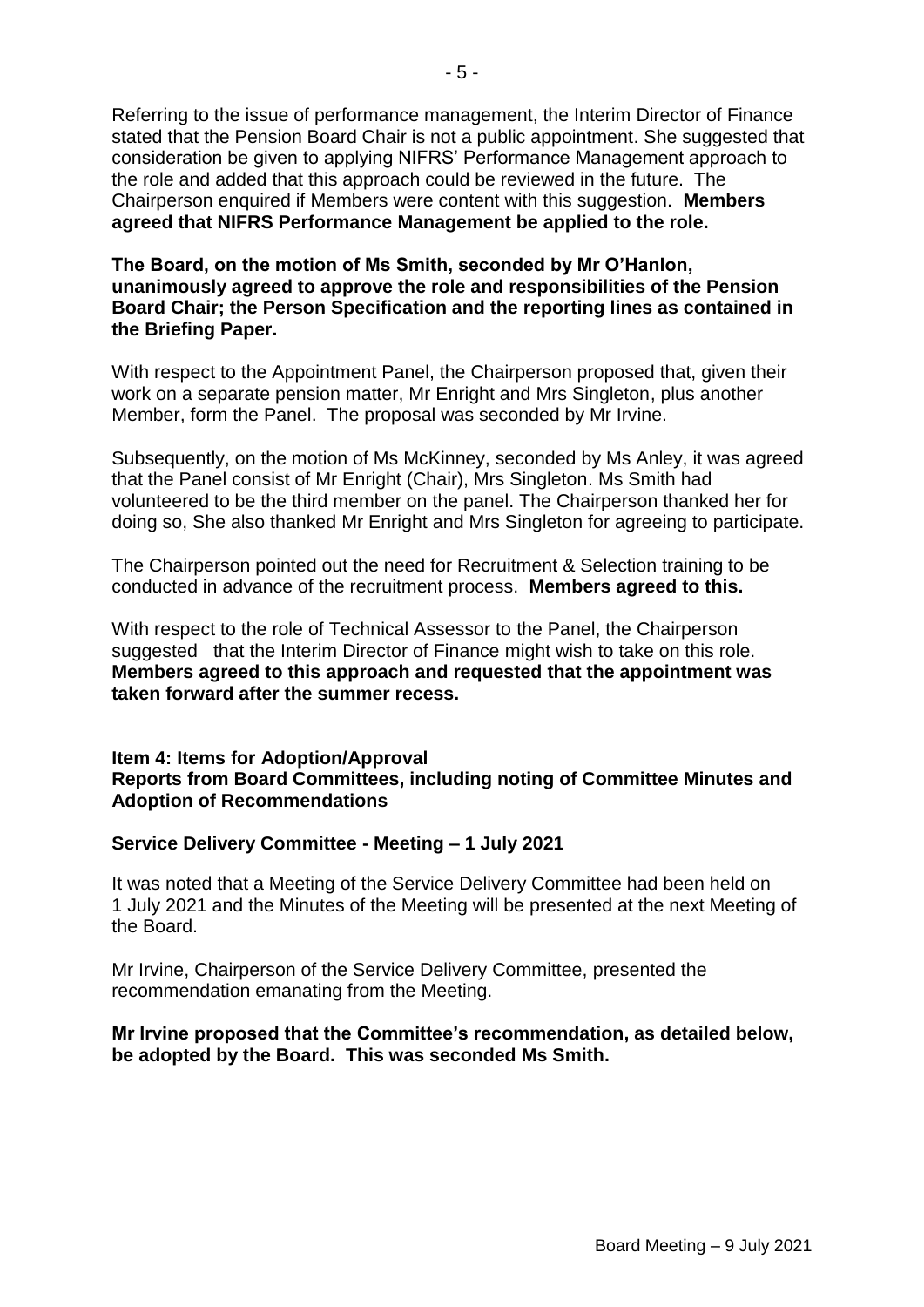# *Service Delivery Committee – Recommendation*

 **Approval of the On-Call Contract and Management Systems Proposal Paper.**

# **Audit, Risk & Governance Committee – Meeting – 2 July 2021**

It was noted that a Meeting of the Audit, Risk & Governance Committee had been held on 2 July 2021. The Minutes of the Meeting will be presented at the next Meeting of the Board.

Mr Enright, Audit, Risk & Governance Committee Member, noted the recommendations emanating from the Meeting.

# **Mr Enright, proposed that the Committee's recommendations, as detailed below, be adopted by the Board. This was seconded by Mr Irvine.**

*Audit, Risk & Governance Committee – Recommendations*

- **Approval of the Internal Audit Charter;**
- **Approval of the draft 2020/21 Report To Those Charged With Governance (RTTCWG);**
- **Approval of the draft Governance Document Review Policy subject to a minor amendment;**
- **Approval of the revised Risk Management Policy and Procedure subject to a minor amendment.**

#### **Standalone Strategic Items Annual Report & Statement of Accounts 2020/21**

The draft Annual Report & Statement of Accounts 2020/21 was noted.

Members further noted that the draft Annual Report & Statement of Accounts were reviewed by the Audit, Risk & Governance Committee on 2 July 2021 and the Committee recommends approval of the draft document subject to any further amendments being presented to the Board.

The Interim Director of Finance provided a synopsis of the key areas within the Accounts and reported that a breakeven position had been achieved. She also noted the Report To Those Charged With Governance had been reviewed by the Audit, Risk & Governance Committee.

The Head of Planning, Performance & Governance highlighted the salient points within the Annual Report noting that there had been no subsequent changes.

The Chairperson and Chief Fire & Rescue Officer noted the positive report and thanked the Head of Performance Planning and Governance, Finance Directorate and all others who contributed to the Report for their hard work.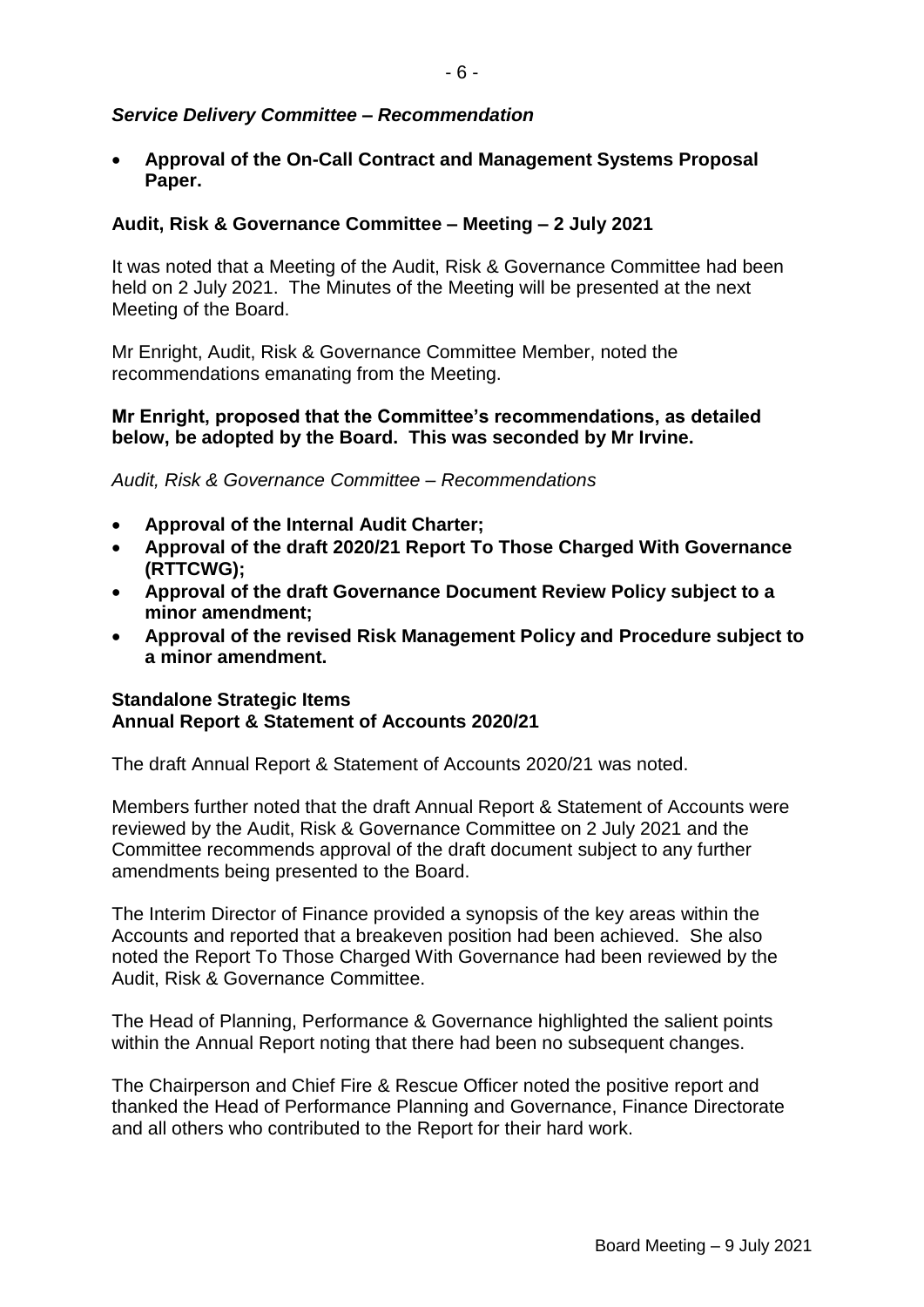**The Board, on the motion of Ms Smith, seconded by Mrs Singleton, unanimously agreed to approve that the Chairperson and Chief Fire & Rescue Officer sign off of the draft Annual Report & Statement of Accounts 2020/21.**

#### **Change in the Order of Business**

The Chairperson proposed that the next Agenda Item - NIFRS Financial Plan 2020/21 – be deferred to later in the Meeting. Ms Anley seconded the proposal.

#### **Board Governance Update**

Members noted the following documents which have been reviewed as part of the ongoing Board Governance Review:

NIFRS Standing Orders; NIFRS Scheme of Delegation; and NIFRS Standing Financial Instructions.

The Head of Planning, Performance & Governance provided a detailed overview of the key changes to NIFRS Standing Orders.

During discussion, the Head of Planning, Performance & Governance noted Members' comments and answered Members' questions/provided clarification regarding the revised Standing Orders.

The Chairperson referred to the change relating to the fact that there will be no Vice-Chairpersons across committees and the Board and whilst fully accepting the legislative position she wished to express her sincere thanks to Mr Henning for his support and leadership in that role. She advised members that his contribution working closely alongside her was deeply appreciated.

# **The Board, on the motion of Mr Irvine, seconded by Ms Anley, unanimously approved the revised NIFRS Standing Orders subject to amendments.**

The Head of Planning, Performance & Governance referred to the Scheme of Delegation and the Standing Financial Instructions and summarised the key changes. She explained that the delegated limits within the documentation required to be updated to reflect a change in NIFRS' delegated limits.

The Chief Fire & Rescue Officer informed Members that NIFRS' delegated authority for Capital Expenditure had been raised which will allow NIFRS to plan and deliver projects more effectively.

Mr Irvine welcomed the increase in the delegated limits which was a reflection of the good work of the Chief Fire & Rescue Officer and his Team and also the Head of Planning, Performance & Governance and also Board Members in driving forward the Business Improvement processes within the organisation.

The Chairperson concurred with Mr Irvine's comments and echoed the Chief Fire and Rescue Officer's appreciation of the work done to reach this position.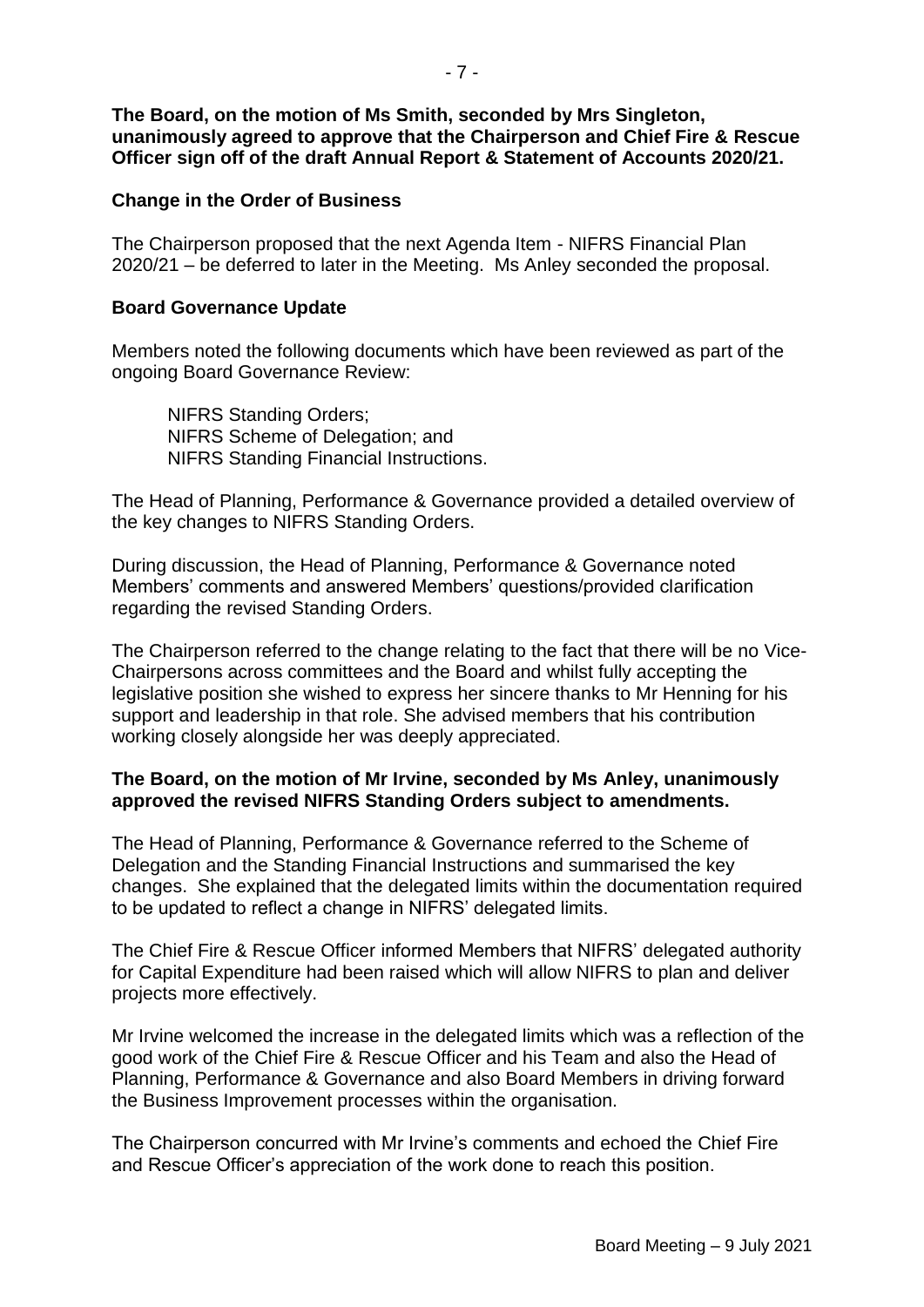**The Board, on the motion of Mr Irvine, seconded by Mr Enright, unanimously approved the revised NIFRS Scheme of Delegation and revised NIFRS Standing Financial Instructions, subject to amendment.**

#### - - - - - - - - - - - -

The Meeting adjourned at 12.50 pm for 5 mins Meeting reconvened at 12.55 pm

- - - - - - - - - - - -

#### **NIFRS Financial Plan 2020/21**

Members noted the draft 2020/21 Financial Plan (Break-Even and Capital Plan) 2020/21.

The Interim Director of Finance explained that NIFRS is required to put in place a plan to ensure financial breakeven at year end. The purpose of this paper is to provide assurance to the Board and DoH that NIFRS has an agreed financial plan in place that will deliver balanced resource and capital budgets in 2021/22. She gave a detailed overview of the key assumptions within the Plan, along with the financial planning risks and the breakeven measures.

The Interim Director of Finance informed Members that the general capital allocation for 2021/22 is £7m and noted that LDC Cookstown is funded through a ring-fenced capital allocation and the current allocation is £1.9m.

The Chief Fire & Rescue Officer thanked the Interim Director of Finance and the senior team for their work in developing the Breakeven Plan.

Referring to the breakeven measures, the Chief Fire & Rescue Officer acknowledged the sensitives of some of the proposed measures which will impact on frontline service delivery such as changes in crewing at Antrim, Armagh and Dunmurry. He assured Members that all breakeven measures have been fully risk assessed and explained, however, that there had not been an opportunity to consult on the proposed measures. He noted discussions had been held with DoH.

The Chief Fire & Rescue Officer emphasised that unless these measures are put in place, NIFRS will not achieve a breakeven position. He stated that whilst the Plan had been presented, NIFRS will continue to work with DoH regarding funding.

The Chairperson noted discussions had taken place with DoH and the concerns raised regarding funding levels. She enquired if those concerns had been committed to writing and an ask for additional funds made to DOH

The Chief Fire & Rescue Officer explained that, as yet, those concerns had not been put in writing.

The Chairperson invited comments from Members.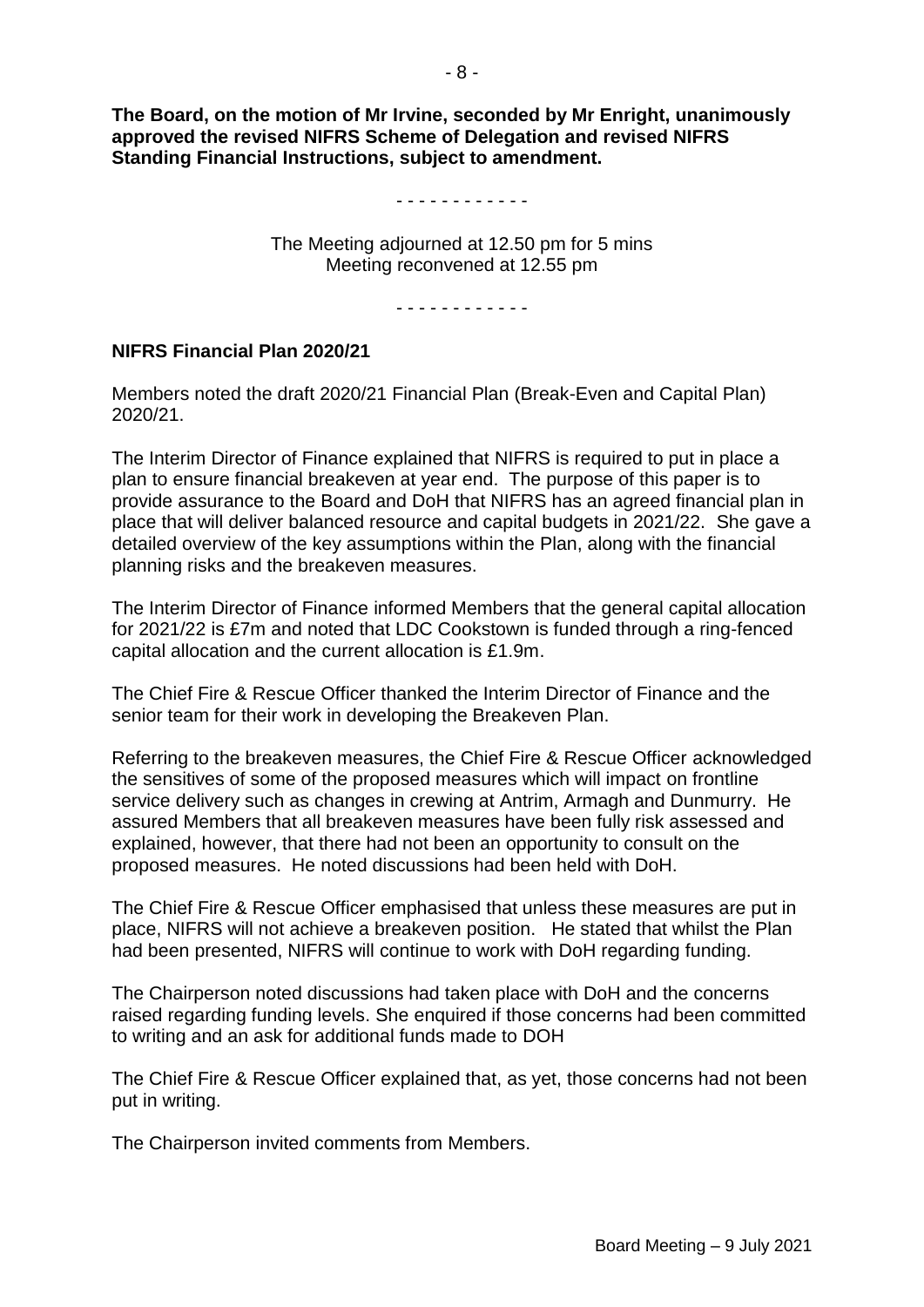During a full and detailed discussion, Officers answered Members' questions relating to the information presented and noted Members' comments around the need to write to DoH regarding additional funding and noting their grave concerns regarding the lack of any consultations having been conducted.

**Following further discussion, the Board accepted the draft NIFRS Financial Plan 2021/22 (but did not give final approval) subject to the Board revisiting this Plan in September when the new Chief Fire & Rescue Officer takes up post.** 

**The Board directed the Chief Fire & Rescue Officer to raise with DoH the grave concerns of the Board around the urgent need for all relevant consultations being conducted and the need for additional funding.**

**However, given the pressing situation as outlined by the Chief Fire and Rescue Officer, the Board authorised him to commence the interim operationalisation of the draft Plan. This was caveated that the Plan would be reviewed at the end of September.** 

**Mr Quinn requested, for the reasons as outlined during discussion, that his opposition to this proposal be recorded.**

# **Strategic Outline Case (SOC) between NIFRS and Maritime Coastguard Agency (MCA)**

The Board, at its Meeting on 25 May, approved the Strategic Outline Case (Property Transactions) for Service Level Agreement between NIFRS and Maritime Coastguard Agency (MCA) for accommodation at Bangor Fire Station.

Assistant Chief Fire & Rescue Officer Jennings explained that on submission to DoH, a minor discrepancy in the size of the area to be leased to MCA was noticed. This has subsequently been amended and, for completeness, the SOC is now represented for Board approval

**The Board, on the motion of Mr Craig, seconded by Ms Smith, unanimously approved the Strategic Outline Case (SOC) between NIFRS and Maritime Coastguard Agency (MCA).**

#### **Business Cases Business Case for Construction of a New Fire Station at Cushendall**

The Executive Summary relating to the Business Case for the construction of a new Fire Station at Cushendall.

#### - - - - - - - - - - -

At this point, Ms Anley left the Meeting (2.50 pm)

- - - - - - - - - - -

Assistant Chief Fire & Rescue Officer Jennings provided an overview of the project.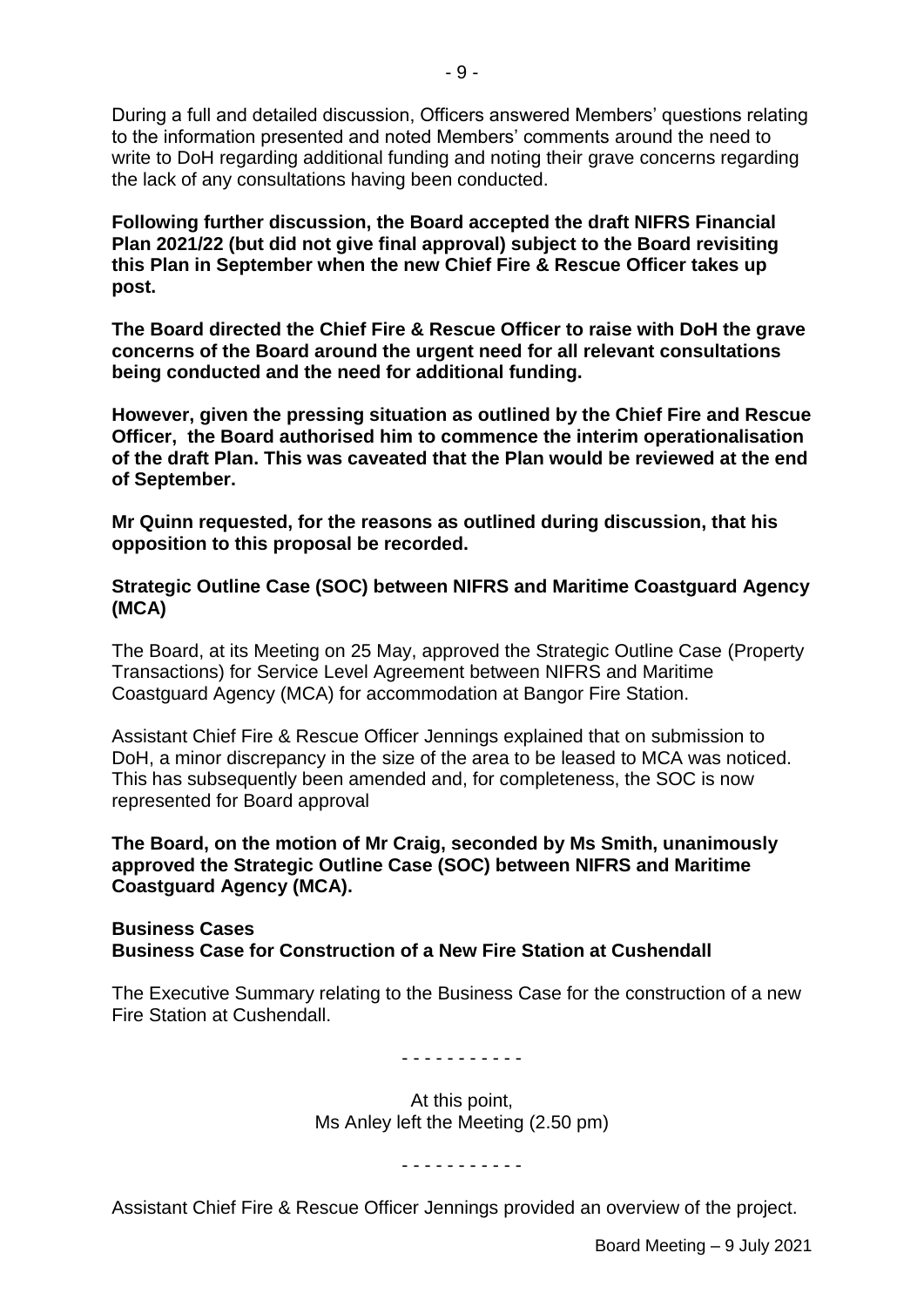During discussion, Assistant Chief Fire & Rescue Officer Jennings answered Members' questions/provided clarification relating to the information presented.

# **Business Case for Fire Risk Assessment Remedial Programme**

Members noted the Executive Summary pertaining to the Business Case for Fire Risk Assessment Remedial Programme.

Assistant Chief Fire & Rescue Officer Jennings outlined the purpose of the project. He answered Members' questions relating to same.

#### **Strategic Outline Case (Property Transactions) for Continuation Lease between NIFRS and Newry, Mourne & Down District Council for Office Accommodation**

The Strategic Outline Case (SOC) for Continuation Lease between NIFRS and Newry, Mourne & Down District Council for Office Accommodation was noted.

- - - - - - - - - - -

At this point, Mr Enright left the Meeting (2.57 pm)

- - - - - - - - - - -

Assistant Chief Fire & Rescue Officer Jennings provided an explanation of the background to the SOC and its purpose.

**The Board, on the motion of Mr Craig, seconded by Mr Henning, unanimously approved Business Case for Construction of a New Fire Station at Cushendall; Business Case for Fire Risk Assessment Remedial Programme; and the Strategic Outline Case (Property Transactions) for Continuation Lease between NIFRS and Newry, Mourne & Down District Council for Office Accommodation.**

**Item 5: Items for Information/Noting**

# **Finance Report**

The Finance Report updating Members on the financial position for the period ended 31 May 2021 was noted.

The Interim Director of Finance noted the position with regard to the Revenue Budget for 2021/22. She further noted that the breakeven plan is predicated on the assumption that £1.4m will be made available for COVID related spend and highlighted that NIFRS has received informal confirmation from DoH that our bid has been successful. She provided a breakdown of how the £1.4m will be allocated. Referring to the overtime and training backlog costs, the Interim Director of Finance explained that, due to the manual nature of payroll claim forms and the overtime allocation process, it is proposed that these areas of spend be presented quarterly.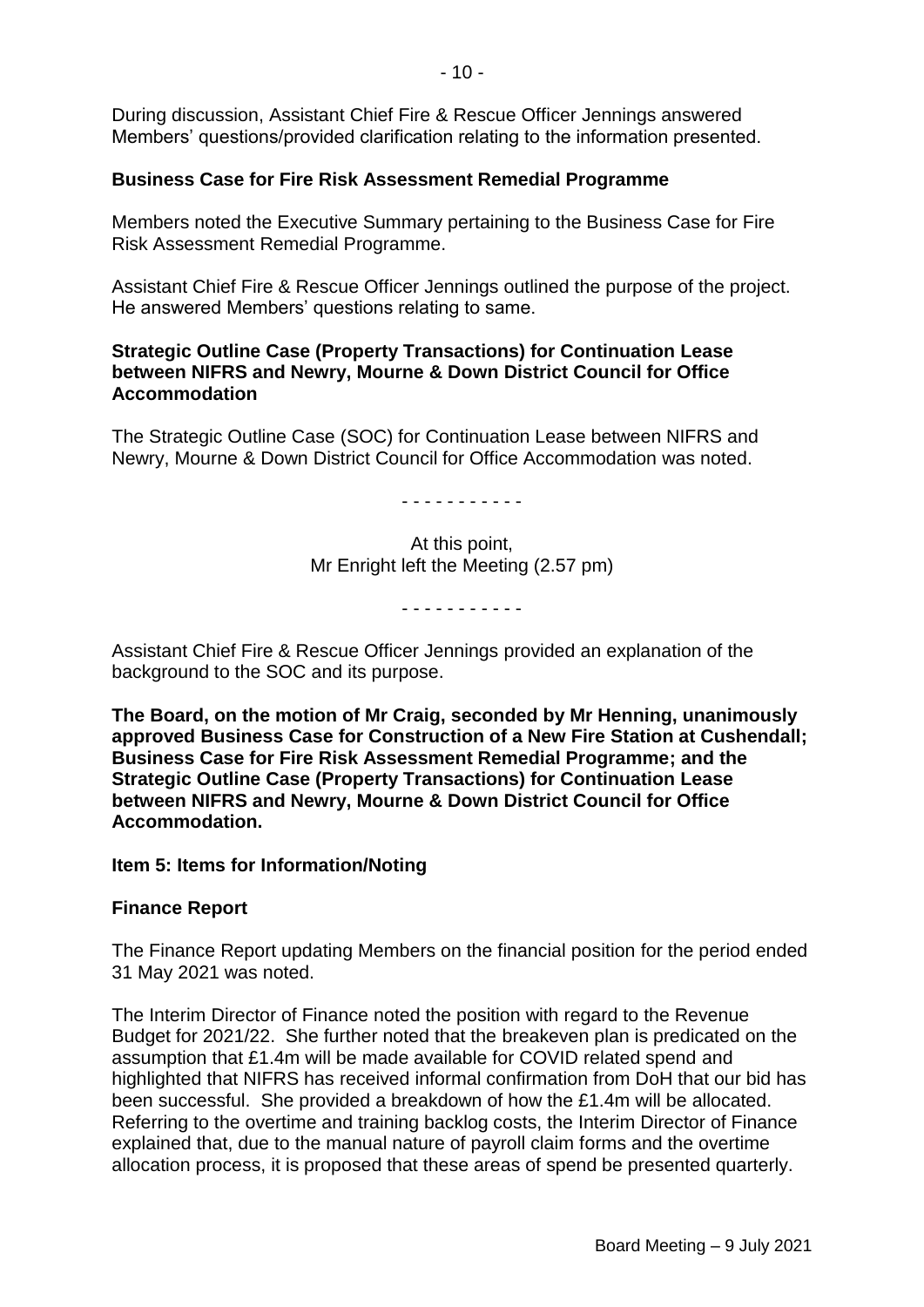Referring to Revenue performance as at 31 May, the Interim Director of Finance noted a small underspend, however, she stated that this had moved significantly in June to an overspend noting the key budget pressures.

With respect to the Capital Budget, the Interim Director of Finance updated Members on the position as at 31 May 202. She noted that the general capital allocation for 2021/22 is £7m and further noted that LDC Cookstown is funded through a ringfenced capital allocation and the current allocation is £1.9m.

The Interim Director of Finance reported positively on NIFRS Prompt Payment Performance and noted the current position with respect to Business Case approvals.

## **Update on Independent Review into Issues around the Investigation Processes and Timescales**

Members noted the Independent Review Action Plan Update as at 30 June 2021.

The Chairperson reverted to Mr Quinn, Board Representative on the Independent Review Working Group, and sought assurance that he was content with progress. Mr Quinn reported positively on progress and commended Assistant Chief Fire & Rescue Officer Deeney and is Team on the progress achieved.

# **Project Highlight Report**

A Project Highlight Report providing updates on COVID-19; Service Delivery Modelling; and EU Exit was noted.

#### **Performance Management**

Members noted the Performance Management Updates for the period up to 31 May 2021 including the Performance Reports from each of the Standing Committees.

# **Audit, Risk & Governance Committee Annual Report**

Members noted the 2020/21 Annual Report of the Audit, Risk & Governance Committee.

#### **Reports from Committees, including noting of Committee Minutes and adoption of Recommendations Service Delivery Committee - Minutes – 11 May 2021**

The Minutes of the Meeting of the Service Delivery Committee held on 11 May 2021 were noted. It was also noted that the recommendation contained therein was adopted by the Board at its Meeting on 25 May 2021.

# **People & Culture Committee - Minutes – 11 May 2021**

The Minutes of the Meeting of the People & Culture Committee held on 11 May 2021 were noted. It was also noted that the recommendation contained therein was adopted by the Board at its Meeting on 25 May 2021.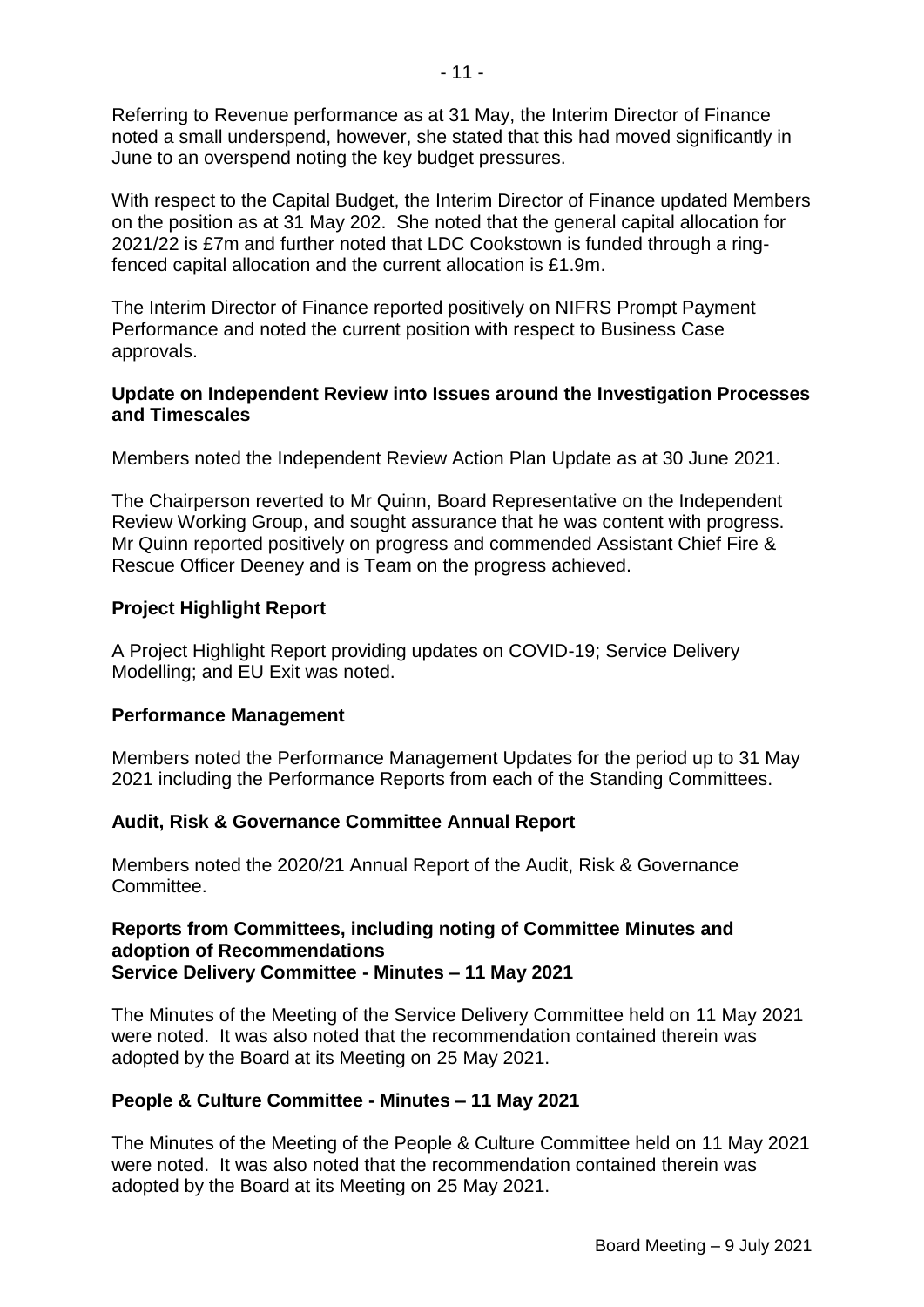# **Audit, Risk & Governance Committee - Minutes – 13 May 2021**

The Minutes of the Meeting of the Audit, Risk & Governance Committee held on 13 May 2021 were noted. It was also noted that the recommendations contained therein were adopted by the Board at its Meeting on 25 May 2021.

# **People & Culture Committee - Minutes – 1 July 2021**

It was noted that a Meeting of the People & Culture Committee had been held on 1July 2021. There were recommendations emanating from the Meeting. The Minutes will be presented for noting at the next Meeting of the Board.

# **Item 6: Chairperson's Business**

# **Boardroom Apprentice**

The Chairperson noted that the Board had previously hosted 2 Boardroom Apprentices and would be partaking in the programme again this year. She informed Members that this year's Apprentice is Chris Love and plans were underway to arrange a meet and greet with him in August.

The Chairperson stated that Mr Craig had agreed to be Mr Love's Non-Executive Mentor and the Director of HR and Head of Planning, Performance & Governance Executive Mentors.

The Chairperson congratulated Ms Susan McKinney and Ms Maria Curry on their appointments as Boardroom Apprentices in the Southern Health Trust and the Charity Commissioner respectively.

# **Bonfires**

Following an invitation from the Chairperson, the Chief Fire & Rescue Officer updated Members on NIFRS preparations and work with partner agencies over the weekend with respect to bonfires.

#### **Item 7: Relevant Correspondence**

There was no relevant correspondence.

#### **Item 8: Documents for Sealing**

Members noted the undernoted documents for sealing:

Northern Ireland Fire & Rescue Service with –

Emergency Services Design Team Framework – Refurbishment & Development Antrim Fire Station; and

Tom Smyth and Ronald Matthews T/A MSM Promotions – Lease for Dunmurry Fire Station,